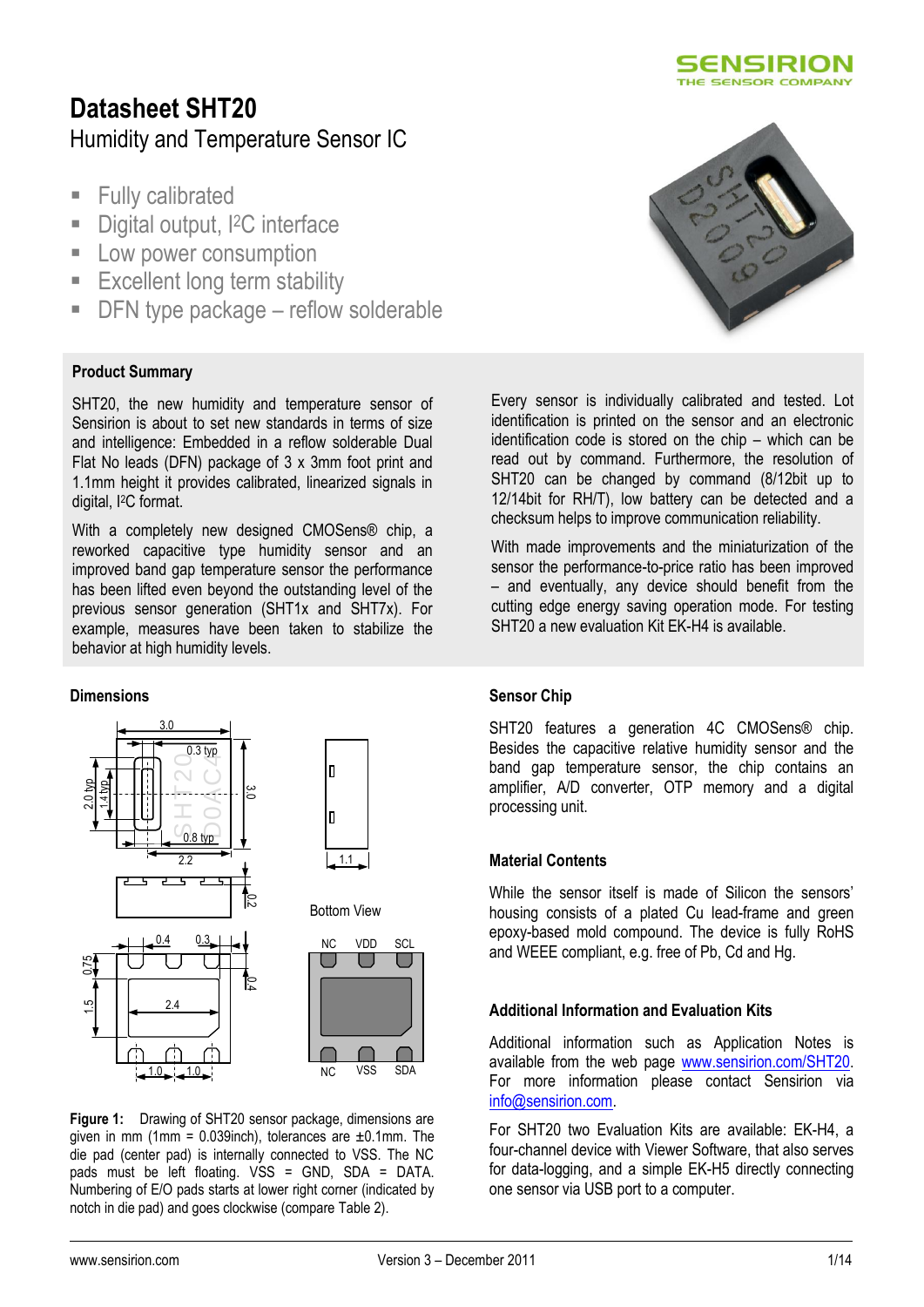

# **Sensor Performance**

### **Relative Humidity**

| Parameter                    | Condition  | min | typ          | max | Units  |
|------------------------------|------------|-----|--------------|-----|--------|
| Resolution 1                 | 12 bit     |     | 0.04         |     | %RH    |
|                              | 8 bit      |     | 0.7          |     | %RH    |
| Accuracy                     | typ        |     | ±3.0         |     | %RH    |
| tolerance <sup>2</sup>       | max        |     | see Figure 2 |     | %RH    |
| Repeatability                |            |     | ±0.1         |     | %RH    |
| <b>Hysteresis</b>            |            |     | $\pm 1$      |     | %RH    |
| Nonlinearity                 |            |     | < 0.1        |     | %RH    |
| Response time 3              | $\tau$ 63% |     | 8            |     | s      |
| <b>Operating Range</b>       | extended 4 | 0   |              | 100 | %RH    |
| Long Term Drift <sup>5</sup> | normal     |     | ${}_{0.5}$   |     | %RH/yr |

#### **DRH (%RH)**



**Figure 2** Typical and maximal tolerance at 25°C for relative humidity. For extensive information see Users Guide, Sect. 1.2.

#### **Electrical Specification**

| Parameter                      | Condition                                           | min                             | typ  | max | Units |
|--------------------------------|-----------------------------------------------------|---------------------------------|------|-----|-------|
| Supply Voltage, VDD            |                                                     | 2.1                             | 3.0  | 3.6 | V     |
| Supply Current, IDD 6          | sleep mode                                          |                                 | 0.15 | 0.4 | μA    |
|                                | measuring                                           | 200                             | 300  | 330 | μA    |
|                                | sleep mode                                          |                                 | 0.5  | 1.2 | μW    |
| Power Dissipation <sup>6</sup> | measuring                                           | 0.6                             | 0.9  | 1.0 | mW    |
|                                | average 8bit                                        |                                 | 3.2  |     | μW    |
| Heater                         | $VDD = 3.0 V$                                       | 5.5mW, $\Delta T$ = + 0.5-1.5°C |      |     |       |
| Communication                  | digital 2-wire interface, I <sup>2</sup> C protocol |                                 |      |     |       |

<span id="page-1-0"></span>**Table 1** Electrical specification. For absolute maximum values see Section 4.1 of Users Guide.

#### **Temperature<sup>567</sup>**

| Parameter               | Condition  | min  | typ    | max          | Units       |
|-------------------------|------------|------|--------|--------------|-------------|
| Resolution <sup>1</sup> | 14 bit     |      | 0.01   |              | °C          |
|                         | 12 bit     |      | 0.04   |              | $^{\circ}C$ |
| Accuracy                | typ        |      | ±0.3   |              | $^{\circ}C$ |
| tolerance <sup>2</sup>  | max        |      |        | see Figure 3 |             |
| Repeatability           |            | ±0.1 |        |              | $^{\circ}C$ |
| <b>Operating Range</b>  | extended 4 | -40  |        | 125          | °C          |
| Response Time 7         | $\tau$ 63% | 5    |        | 30           | S           |
| Long Term Drift         |            |      | < 0.04 |              | °C/yr       |



**Figure 3** Typical and maximal tolerance for temperature sensor in °C.

#### **Packaging Information**

| Sensor Type       | Quantity<br>Packaging |      | Order Number |
|-------------------|-----------------------|------|--------------|
| SHT <sub>20</sub> | Tape & Reel           | 1500 | 1-100706-01  |
|                   | Tape & Reel           | 5000 | 1-100704-01  |

This datasheet is subject to change and may be amended without prior notice.

 $\overline{a}$ 

<u>.</u>

<sup>1</sup> Default measurement resolution is 14bit (temperature) / 12bit (humidity). It can be reduced to 12/8bit, 11/11bit or 13/10bit by command to user register.

<sup>2</sup> Accuracies are tested at Outgoing Quality Control at 25°C and 3.0V. Values exclude hysteresis and long term drift and are applicable to non-condensing environments only.

 $3$  Time for achieving 63% of a step function, valid at 25 $^{\circ}$ C and 1m/s airflow.

<sup>4</sup> Normal operating range: 0-80%RH, beyond this limit sensor may read a reversible offset with slow kinetics (+3%RH after 60h at humidity >80%RH). For more details please see Section 1.1 of the Users Guide.

<sup>5</sup> Value may be higher in environments with vaporized solvents, out-gassing tapes, adhesives, packaging materials, etc. For more details please refer to Handling Instructions.

 $6$  Min and max values of Supply Current and Power Dissipation are based on fixed VDD = 3.0V and T<60°C. The average value is based on one 8bit measurement per second.

 $7$  Response time depends on heat conductivity of sensor substrate.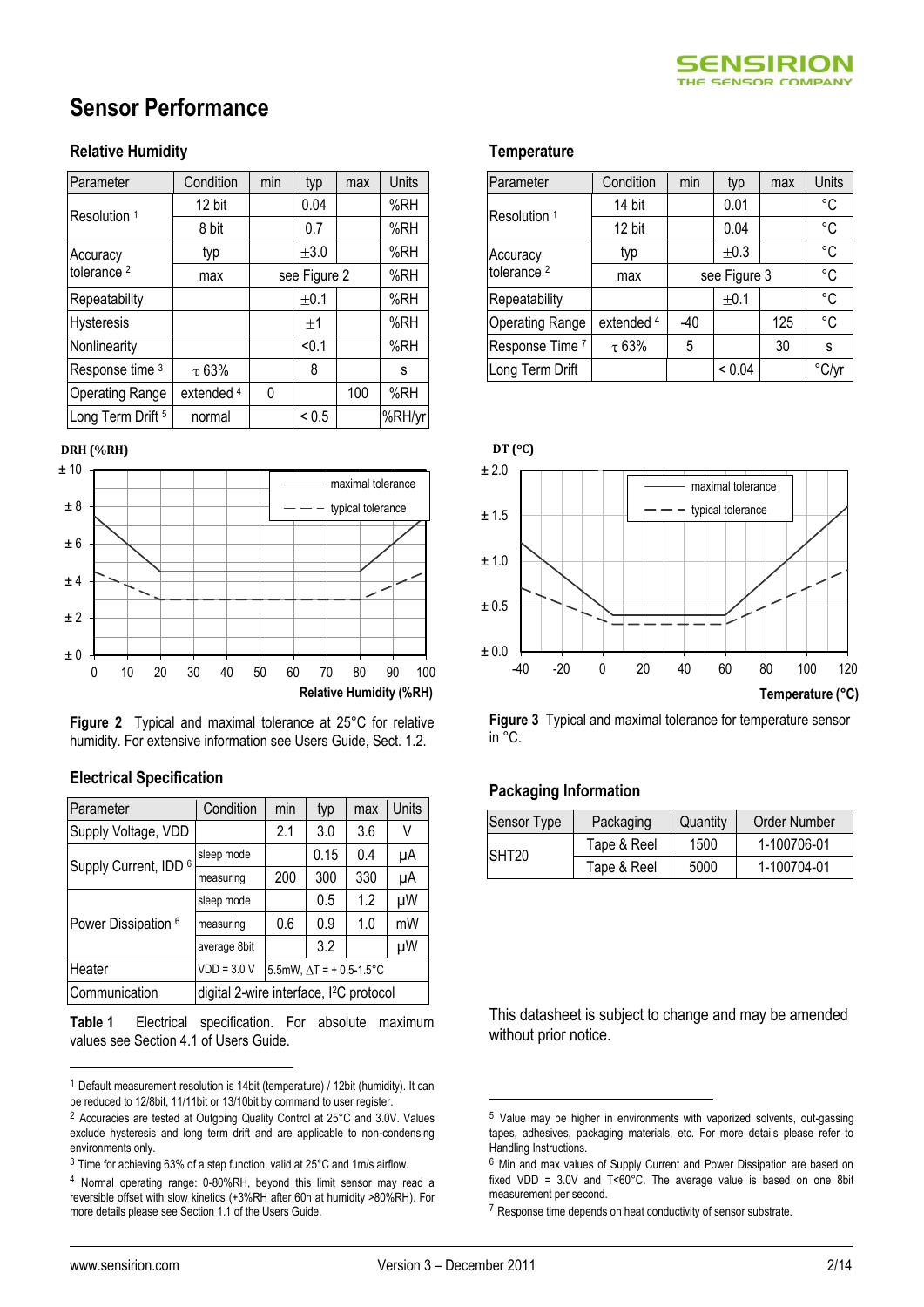

# **Users Guide SHT20**

### **1 Extended Specification**

For details on how Sensirion is specifying and testing accuracy performance please consult Application Note "Statement on Sensor Specification".

#### **1.1 Operating Range**

The sensor works stable within recommended Normal Range – see Figure 4. Long term exposure to conditions outside Normal Range, especially at humidity >80%RH, may temporarily offset the RH signal (+3%RH after 60h). After return into the Normal Range it will slowly return towards calibration state by itself. See Section [2.3](#page-4-0) "Reconditioning Procedure" for eliminating the offset. Prolonged exposure to extreme conditions may accelerate ageing.



**Figure 4** Operating Conditions

#### **1.2 RH accuracy at various temperatures**

Maximal tolerance for RH accuracy at 25°C is defined in Figure 2. For other temperatures maximal tolerance has been evaluated to be within limits displayed in [Figure 5.](#page-2-0)



0 5 10 15 20 25 30 35 40 45 50 55 60 65 70 75 80

**Temperature (°C)**

<span id="page-2-0"></span>**Figure 5** Maximal tolerance of relative humidity measurements given in %RH for temperatures 0 – 80°C.

Please note that above values are maximal tolerances (not including hysteresis) against a high precision reference such as a dew point mirror. Typical deviations are at ±2%RH where maximal tolerance is ±3%RH and about half the maximal tolerance at other values.

#### **1.3 Electrical Specification**

Current consumption as given in Table 1 is dependent on temperature and supply voltage VDD. For estimations on energy consumption of the sensor Figures 6 and 7 may be consulted. Please note that values given in these Figures are of typical nature and the variance is considerable.



**Figure 6** Typical dependency of supply current (sleep mode) versus temperature at VDD = 3.0V. Please note that the variance of these data can be above ±25% of displayed value.



**Figure 7** Typical dependency of supply current (sleep mode) versus supply voltage at 25°C. Please note that deviations may be up to ±50% of displayed value. Values at 60°C scale with a factor of about 15 (compare Table 1).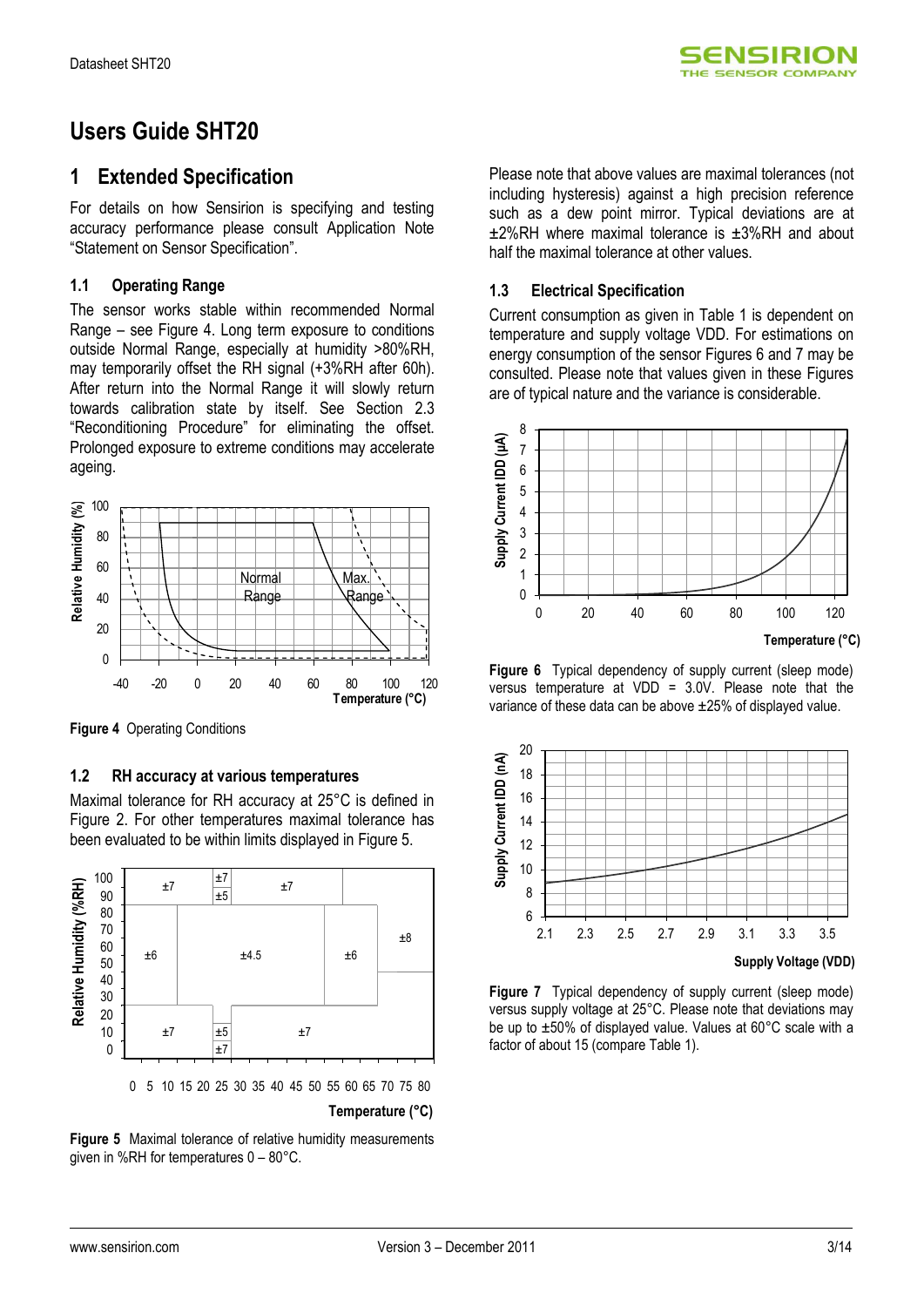### **2 Application Information**

#### **2.1 Soldering Instructions**

The *DFN's die pad* (centre pad) and *perimeter I/O pads* are fabricated from a planar copper lead-frame by overmolding leaving the die pad and I/O pads exposed for mechanical and electrical connection. Both the I/O pads and die pad should be soldered to the PCB. In order to prevent oxidation and optimize soldering, the bottom side of the sensor pads is plated with Ni/Pd/Au.

On the PCB the *I/O lands<sup>8</sup>* should be 0.2mm longer than the package I/O pads. Inward corners may be rounded to match the I/O pad shape. The I/O land width should match the DFN-package I/O-pads width 1:1 and the land for the die pad should match 1:1 with the DFN package – see [Figure 8.](#page-3-0)

The *solder mask<sup>9</sup> design* for the land pattern preferably is of type Non-Solder Mask Defined (NSMD) with solder mask openings larger than metal pads. For NSMD pads, the solder mask opening should be about 120μm to 150μm larger than the pad size, providing a 60μm to 75μm design clearance between the copper pad and solder mask. Rounded portions of package pads should have a matching rounded solder mask-opening shape to minimize the risk of solder bridging. For the actual pad dimensions, each pad on the PCB should have its own solder mask opening with a web of solder mask between adjacent pads.



<span id="page-3-0"></span>**Figure 8** Recommended metal land pattern for SHT2x. Values in mm. Die pad (centre pad) may be left floating or be connected to ground, NC pads shall be left floating. The outer dotted line represents the outer dimension of the DFN package.

For *solder paste printing* a laser-cut, stainless steel stencil with electro-polished trapezoidal walls and with 0.125mm stencil thickness is recommended. For the I/O pads the stencil apertures should be 0.1mm longer than PCB pads and positioned with 0.1mm offset away from the centre of the package. The die pad aperture should cover about 70  $-90\%$  of the pad area  $-$  say up to 1.4mm x 2.3mm

centered on the thermal land area. It can also be split in two openings.

Due to the low mounted height of the DFN, "no clean" type 3 solder paste<sup>10</sup> is recommended as well as Nitrogen purge during reflow.



<span id="page-3-1"></span>**Figure 9** Soldering profile according to JEDEC standard.  $T_P \leq T$ 260°C and  $t_P$  < 30sec for Pb-free assembly. T<sub>L</sub> < 220°C and  $t_L$  < 150sec. Ramp-up/down speeds shall be < 5°C/sec.

It is important to note that the diced edge or side faces of the I/O pads may oxidise over time, therefore a solder fillet may or may not form. Hence there is no guarantee for solder joint fillet heights of any kind.

For soldering SHT2x, standard *reflow soldering* ovens may be used. The sensor is qualified to withstand soldering profile according to IPC/JEDEC J-STD-020 with peak temperatures at 260°C during up to 30sec for Pb-free assembly in IR/Convection reflow ovens (see [Figure 9\)](#page-3-1).

For manual soldering contact time must be limited to 5 seconds at up to 350°C.

IMPORTANT: After soldering, the devices should be stored at >75%RH for at least 12h to allow the sensor element to re-hydrate. Otherwise the sensor may read an offset that slowly disappears if exposed to ambient conditions. Alternatively the re-hydration process may be performed at ambient conditions (>40%RH) during more than 5 days.

In no case, neither after manual nor reflow soldering, a board wash shall be applied. Therefore, and as mentioned above, it is strongly recommended to use "no-clean" solder paste. In case of applications with exposure of the sensor to corrosive gases or condensed water (i.e. environments with high relative humidity) the soldering pads shall be sealed (e.g. conformal coating) to prevent loose contacts or short cuts.

### **2.2 Storage Conditions and Handling Instructions**

Moisture Sensitivity Level (MSL) is 1, according to IPC/JEDEC J-STD-020. At the same time, it is

 $\overline{a}$ 

<u>.</u>

<sup>&</sup>lt;sup>8</sup> The land pattern is understood to be the metal layer on the PCB, onto which the DFN pads are soldered to.

<sup>&</sup>lt;sup>9</sup> The solder mask is understood to be the insulating layer on top of the PCB covering the connecting lines.

 $10$  Solder types are related to the solder particle size in the paste: Type 3 covers the size range of  $25 - 45$  µm (powder type 42).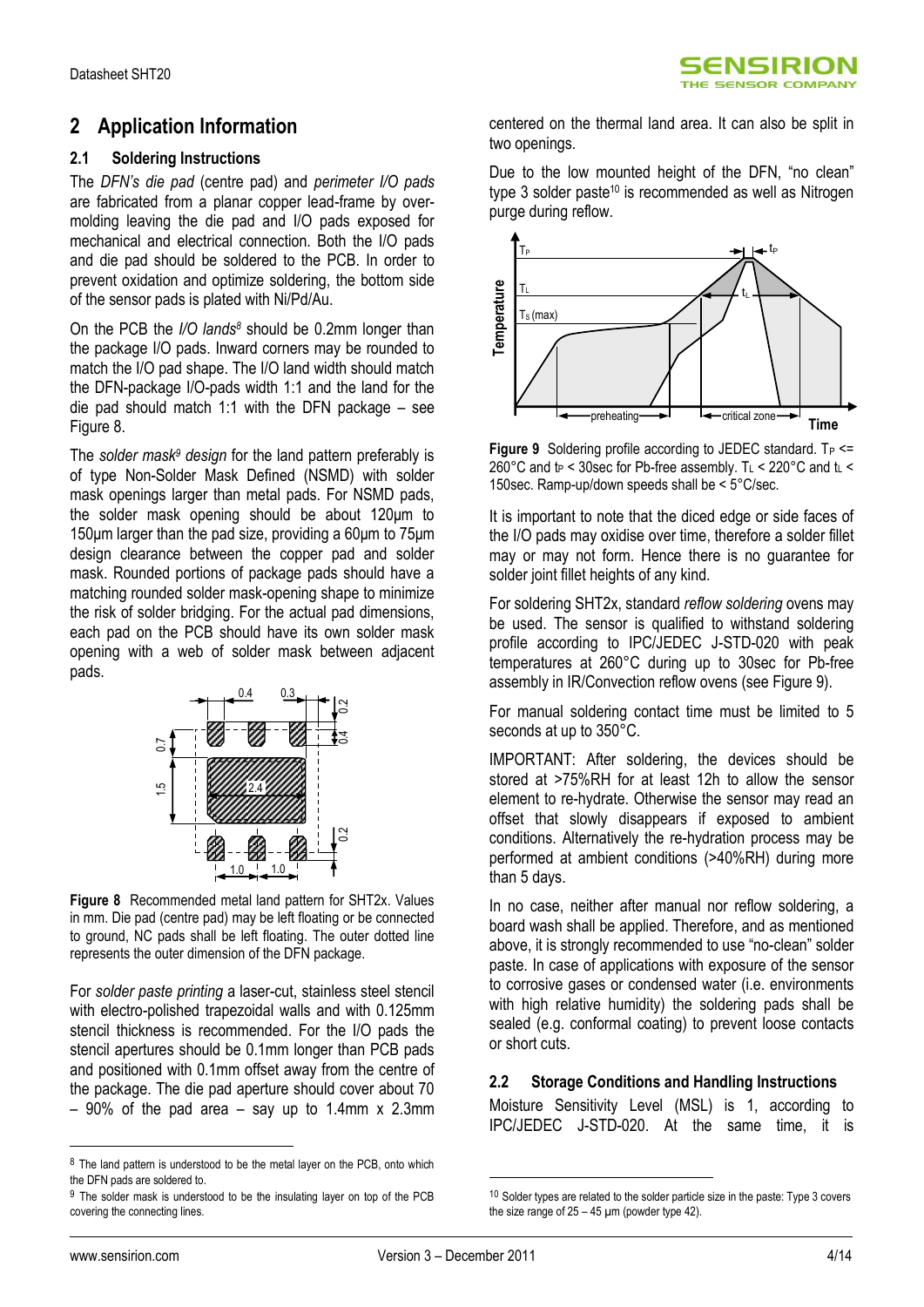

recommended to further process the sensors within 1 year after date of delivery.

It is of great importance to understand that a humidity sensor is not a normal electronic component and needs to be handled with care. Chemical vapors at high concentration in combination with long exposure times may offset the sensor reading.

For this reason it is recommended to store the sensors in original packaging including the sealed ESD bag at following conditions: Temperature shall be in the range of 10°C – 50°C and humidity at 20 – 60%RH (sensors that are not stored in ESD bags). For sensors that have been removed from the original packaging we recommend to store them in ESD bags made of metal-in PE-HD<sup>11</sup>.

In manufacturing and transport the sensors shall be prevented of high concentration of chemical solvents and long exposure times. Out-gassing of glues, adhesive tapes and stickers or out-gassing packaging material such as bubble foils, foams, etc. shall be avoided. Manufacturing area shall be well ventilated.

For more detailed information please consult the document *"Handling Instructions"* or contact Sensirion.

#### <span id="page-4-0"></span>**2.3 Reconditioning Procedure**

As stated above extreme conditions or exposure to solvent vapors may offset the sensor. The following reconditioning procedure may bring the sensor back to calibration state:

Baking: 100 – 105°C at < 5%RH for 10h Re-Hydration:  $20-30^{\circ}$ C at ~ 75%RH for 12h <sup>12</sup>.

#### **2.4 Temperature Effects**

Relative humidity reading strongly depends on temperature. Therefore, it is essential to keep humidity sensors at the same temperature as the air of which the relative humidity is to be measured. In case of testing or qualification the reference sensor and test sensor must show equal temperature to allow for comparing humidity readings.

If the sensor shares a PCB with electronic components that produce heat it should be mounted in a way that prevents heat transfer or keeps it as low as possible. Measures to reduce heat transfer can be ventilation, reduction of copper layers between the sensor and the rest of the PCB or milling a slit into the PCB around the sensor – see [Figure 10.](#page-4-1)

Furthermore, there are self-heating effects in case the measurement frequency is too high. To keep self heating below 0.1°C, SHT2x should not be active for more than 10% of the time – e.g. maximum two measurements per second at 12bit accuracy shall be made.



**Figure 10** Top view of example of mounted SHT2x with slits milled into PCB to minimize heat transfer.

#### <span id="page-4-1"></span>**2.5 Light**

The SHT2x is not light sensitive. Prolonged direct exposure to sunshine or strong UV radiation may age the sensor.

#### **2.6 Materials Used for Sealing / Mounting**

Many materials absorb humidity and will act as a buffer increasing response times and hysteresis. Materials in the vicinity of the sensor must therefore be carefully chosen. Recommended materials are: Any metals, LCP, POM (Delrin), PTFE (Teflon), PEEK, PP, PB, PPS, PSU, PVDF, PVF.

For sealing and gluing (use sparingly): Use high filled epoxy for electronic packaging (e.g. glob top, underfill), and Silicone. Out-gassing of these materials may also contaminate the sensor (see Section 2.2). Therefore try to add the sensor as a last manufacturing step to the assembly, store the assembly well ventilated after manufacturing or bake at >50°C for 24h to outgas contaminants before packing.

#### **2.7 Wiring Considerations and Signal Integrity**

Carrying the SCL and SDA signal parallel and in close proximity (e.g. in wires) for more than 10cm may result in cross talk and loss of communication. This may be resolved by routing VDD and/or VSS between the two SDA signals and/or using shielded cables. Furthermore, slowing down SCL frequency will possibly improve signal integrity. Power supply pins (VDD, VSS) must be decoupled with a 100nF capacitor – see next Section.

 $\overline{a}$ 

<sup>11</sup> For example, 3M antistatic bag, product "1910" with zipper.

<sup>12 75%</sup>RH can conveniently be generated with saturated NaCl solution.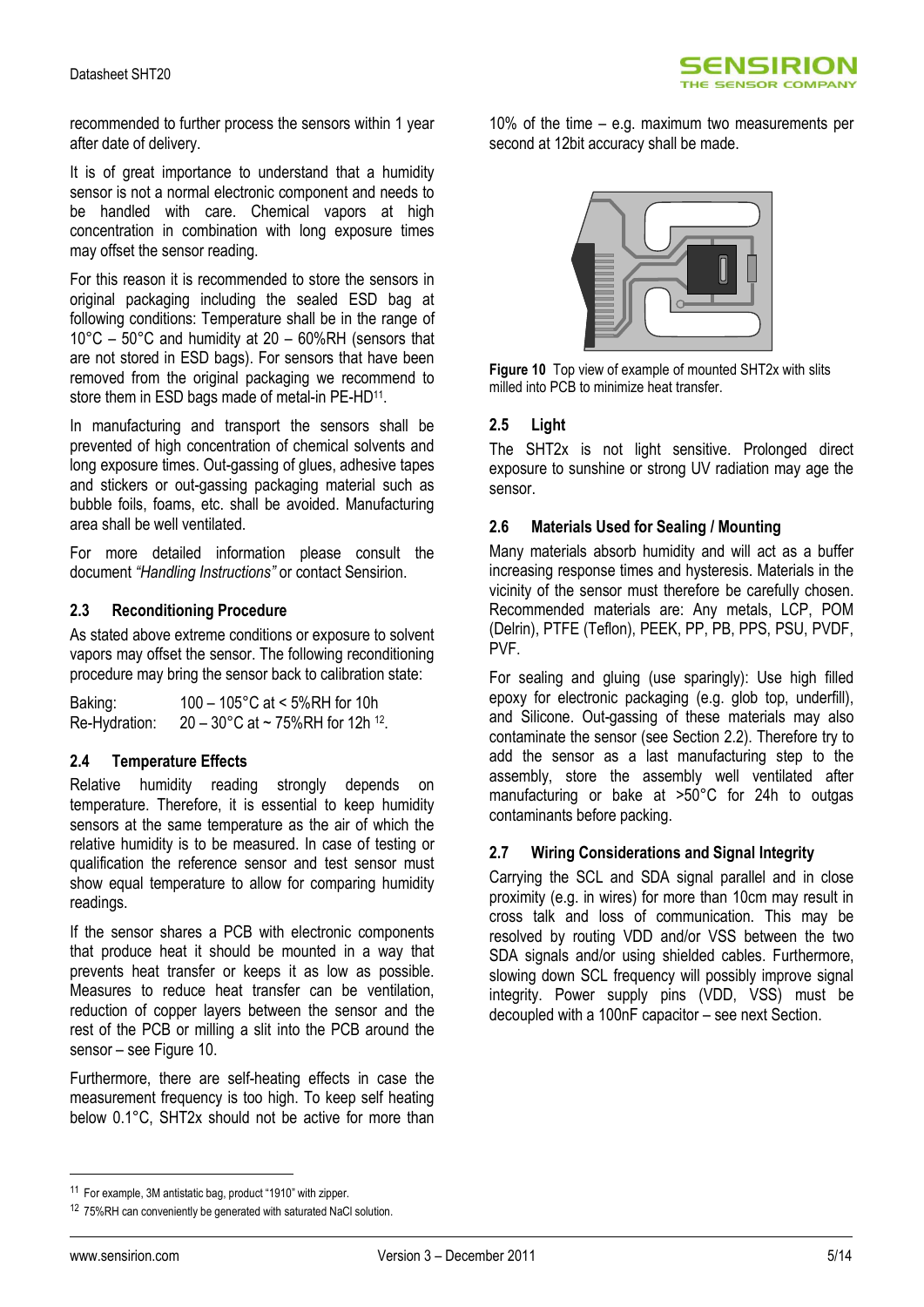| Pin | Name       | Comment                     |        |
|-----|------------|-----------------------------|--------|
|     | <b>SDA</b> | Serial Data, bidirectional  |        |
| 2   | <b>VSS</b> | Ground                      | 4      |
| 5   | VDD        | Supply Voltage              | 5<br>ົ |
| 6   | SCL        | Serial Clock, bidirectional | 6      |
| 3,4 | NC.        | Not Connected               |        |

### **3 Interface Specifications**

<span id="page-5-0"></span>

#### **3.1 Power Pins (VDD, VSS)**

The supply voltage of SHT2x must be in the range of 2.1 – 3.6V, recommended supply voltage is 3.0V. Power supply pins Supply Voltage (VDD) and Ground (VSS) must be decoupled with a 100nF capacitor, that shall be placed as close to the sensor as possible – se[e Figure 11.](#page-5-1)

#### **3.2 Serial clock (SCL)**

SCL is used to synchronize the communication between microcontroller (MCU) and the sensor. Since the interface consists of fully static logic there is no minimum SCL frequency.

#### **3.3 Serial SDA (SDA)**

The SDA pin is used to transfer data in and out of the sensor. For sending a command to the sensor, SDA is valid on the rising edge of SCL and must remain stable while SCL is high. After the falling edge of SCL the SDA value may be changed. For safe communication SDA shall be valid t<sub>SU</sub> and t<sub>HD</sub> before the rising and after the falling edge of SCL, respectively – see [Figure 12.](#page-6-0) For reading data from the sensor, SDA is valid  $t_{VD}$  after SCL has gone low and remains valid until the next falling edge of SCL.



<span id="page-5-1"></span>Figure 11 Typical application circuit, including pull-up resistors R<sup>P</sup> and decoupling of VDD and VSS by a capacitor.

To avoid signal contention the micro-controller unit (MCU) must only drive SDA and SCL low. External pull-up resistors (e.g. 10kΩ), are required to pull the signal high. For the choice of resistor size please take bus capacity requirements into account (compare Table 5). It should be

noted that pull-up resistors may be included in I/O circuits of MCUs. See [Table 4](#page-5-2) and [Table 5](#page-6-1) for detailed I/O characteristic of the sensor.

### **4 Electrical Characteristics**

#### **4.1 Absolute Maximum Ratings**

The electrical characteristics of SHT2x are defined in [Table 1.](#page-1-0) The absolute maximum ratings as given in [Table](#page-5-3)  [3](#page-5-3) are stress ratings only and give additional information. Functional operation of the device at these conditions is not implied. Exposure to absolute maximum rating conditions for extended periods may affect the sensor reliability (e.g. hot carrier degradation, oxide breakdown).

| Parameter                             | min    | max         | Units |
|---------------------------------------|--------|-------------|-------|
| VDD to VSS                            | $-0.3$ |             |       |
| Digital I/O Pins (SDA, SCL)<br>to VSS | $-0.3$ | $VDD + 0.3$ |       |
| Input Current on any Pin              | $-100$ | 100         | mA    |

<span id="page-5-3"></span>**Table 3** Electrical absolute maximum ratings

ESD immunity is qualified according to JEDEC JESD22- A114 method (Human Body Model at  $\pm$ 4kV), JEDEC JESD22-A115 method (Machine Model ±200V) and ESDA ESD-STM5.3.1-1999 and AEC-Q100-011 (Charged Device Model, 750V corner pins, 500V other pins). Latchup immunity is provided at a force current of  $\pm 100$ mA with  $T_{amb}$  = 125°C according to JEDEC JESD78. For exposure beyond named limits the sensor needs additional protection circuit.

#### **4.2 Input / Output Characteristics**

The electrical characteristics such as power consumption, low and high level input and output voltages depend on the supply voltage. For proper communication with the sensor it is essential to make sure that signal design is strictly within the limits given i[n Table 4](#page-5-2) & 5 and [Figure 12.](#page-6-0)

| Parameter                   | Conditions                                                  | min        | typ | max        | Units |
|-----------------------------|-------------------------------------------------------------|------------|-----|------------|-------|
| Output Low<br>Voltage, VOL  | $VDD = 3.0 V,$<br>$-4 \text{ mA} < \text{IOL} < \text{0mA}$ | 0          |     | 0.4        | V     |
| Output High<br>Voltage, VOH |                                                             | 70%<br>VDD |     | VDD        | ٧     |
| Output Sink<br>Current, IOL |                                                             |            |     | $-4$       | mA    |
| Input Low<br>Voltage, VIL   |                                                             | 0          |     | 30%<br>VDD | V     |
| Input High<br>Voltage, VIH  |                                                             | 70%<br>VDD |     | VDD        | V     |
| Input Current               | $VDD = 3.6 V,$<br>$VIN = 0 V to 3.6 V$                      |            |     | $+1$       | uA    |

<span id="page-5-2"></span>**Table 4** DC characteristics of digital input/output pads. VDD = 2.1V to 3.6V, T = -40°C to 125°C, unless otherwise noted.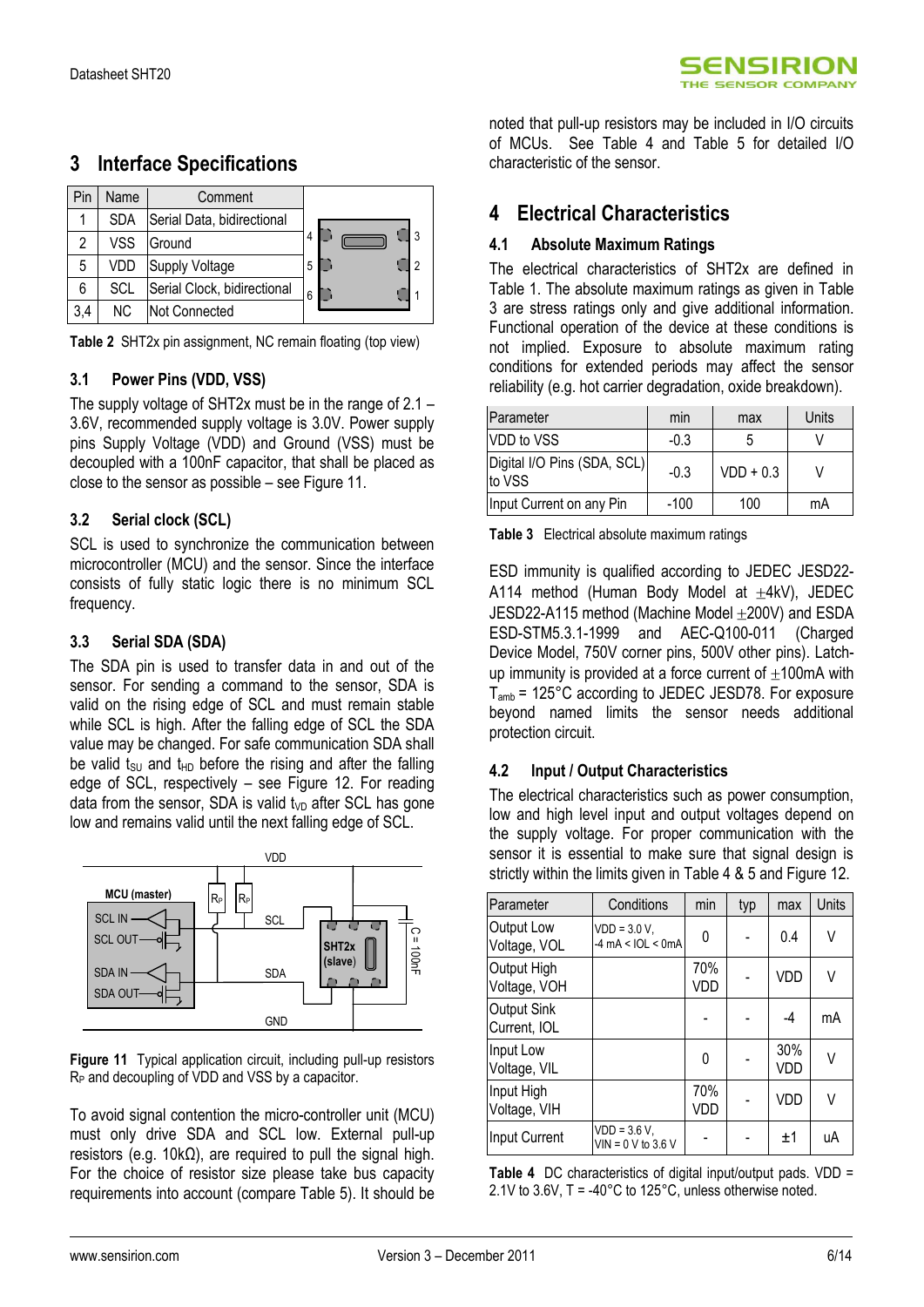

<span id="page-6-0"></span>**Figure 12** Timing Diagram for Digital Input/Output Pads, abbreviations are explained in [Table 5.](#page-6-1) SDA directions are seen from the sensor. Bold SDA line is controlled by the sensor, plain SDA line is controlled by the micro-controller. Note that SDA valid read time is triggered by falling edge of anterior toggle.

| Parameter                       | min | typ | max | Units      |
|---------------------------------|-----|-----|-----|------------|
| SCL frequency, fscL             | 0   |     | 0.4 | <b>MHz</b> |
| <b>SCL High Time, tscLH</b>     | 0.6 |     |     | μs         |
| <b>SCL Low Time, tscLL</b>      | 1.3 |     |     | μs         |
| SDA Set-Up Time, tsu            | 100 |     |     | ns         |
| SDA Hold Time, the              | 0   |     | 900 | ns         |
| SDA Valid Time, tvp             | 0   |     | 400 | ns         |
| SCL/SDA Fall Time, tr           | 0   |     | 100 | ns         |
| SCL/SDA Rise Time, tR           | 0   |     | 300 | ns         |
| Capacitive Load on Bus Line, CB | ŋ   |     | 400 | рF         |

<span id="page-6-1"></span>**Table 5** Timing specifications of digital input/output pads for I2C fast mode. Entities are displayed in [Figure 12.](#page-6-0) VDD = 2.1V to 3.6V, T = -40°C to 125°C, unless otherwise noted. For further information regarding timing, please refer to [http://www.standardics.nxp.com/support/i2c/.](http://www.standardics.nxp.com/support/i2c/) 

## **5 Communication with Sensor**

SHT20 communicates with I <sup>2</sup>C protocol. For information on I <sup>2</sup>C beyond the information in the following Sections please refer to the following website:

[http://www.standardics.nxp.com/support/i2c/.](http://www.standardics.nxp.com/support/i2c/)

Please note that all sensors are set to the same I<sup>2</sup>C address, as defined in Section 5.3. 13

Furthermore, please note, that Sensirion provides an exemplary sample code on its home page – compare [www.sensirion.com/SHT20.](http://www.sensirion.com/sht21)

#### **5.1 Start Up Sensor**

As a first step, the sensor is powered up to the chosen supply voltage VDD (between 2.1V and 3.6V). After power-up, the sensor needs at most 15ms, while SCL is high, for reaching idle state, i.e. to be ready accepting commands from the master (MCU). Current consumption during start up is 350µA maximum. Whenever the sensor is powered up, but not performing a measurement or communicating, it is automatically in idle state (sleep mode).

SENSIRION THE SENSOR COMPANY

#### **5.2 Start / Stop Sequence**

Each transmission sequence begins with Start condition (S) and ends with Stop condition (P) as displayed i[n Figure](#page-6-2)  [13](#page-6-2) and [Figure 14.](#page-6-3)



<span id="page-6-2"></span>**Figure 13** Transmission Start condition (S) - a high to low transition on the SDA line while SCL is high. The Start condition is a unique state on the bus created by the master, indicating to the slaves the beginning of a transmission sequence (bus is considered busy after a Start).



<span id="page-6-3"></span>**Figure 14** Transmission Stop condition (P) - a low to high transition on the SDA line while SCL is high. The Stop condition is a unique state on the bus created by the master, indicating to the slaves the end of a transmission sequence (bus is considered free after a Stop).

#### **5.3 Sending a Command**

After sending the Start condition, the subsequent I<sup>2</sup>C header consists of the 7-bit <sup>[2</sup>C device address '1000'000' and an SDA direction bit (Read R: "1", Write W: "0"). The sensor indicates the proper reception of a byte by pulling the SDA pin low (ACK bit) after the falling edge of the  $8<sup>th</sup>$ SCL clock. After the issue of a measurement command ("1110"0011" for temperature, "1110"0101" for relative humidity'), the MCU must wait for the measurement to complete. The basic commands are summarized in [Table](#page-7-0)  [6.](#page-7-0) 

 $\overline{a}$ 

<sup>13</sup> For sensors with alternative I<sup>2</sup>C address please contact Sensirion via [info@sensirion.com.](mailto:info@sensirion.com)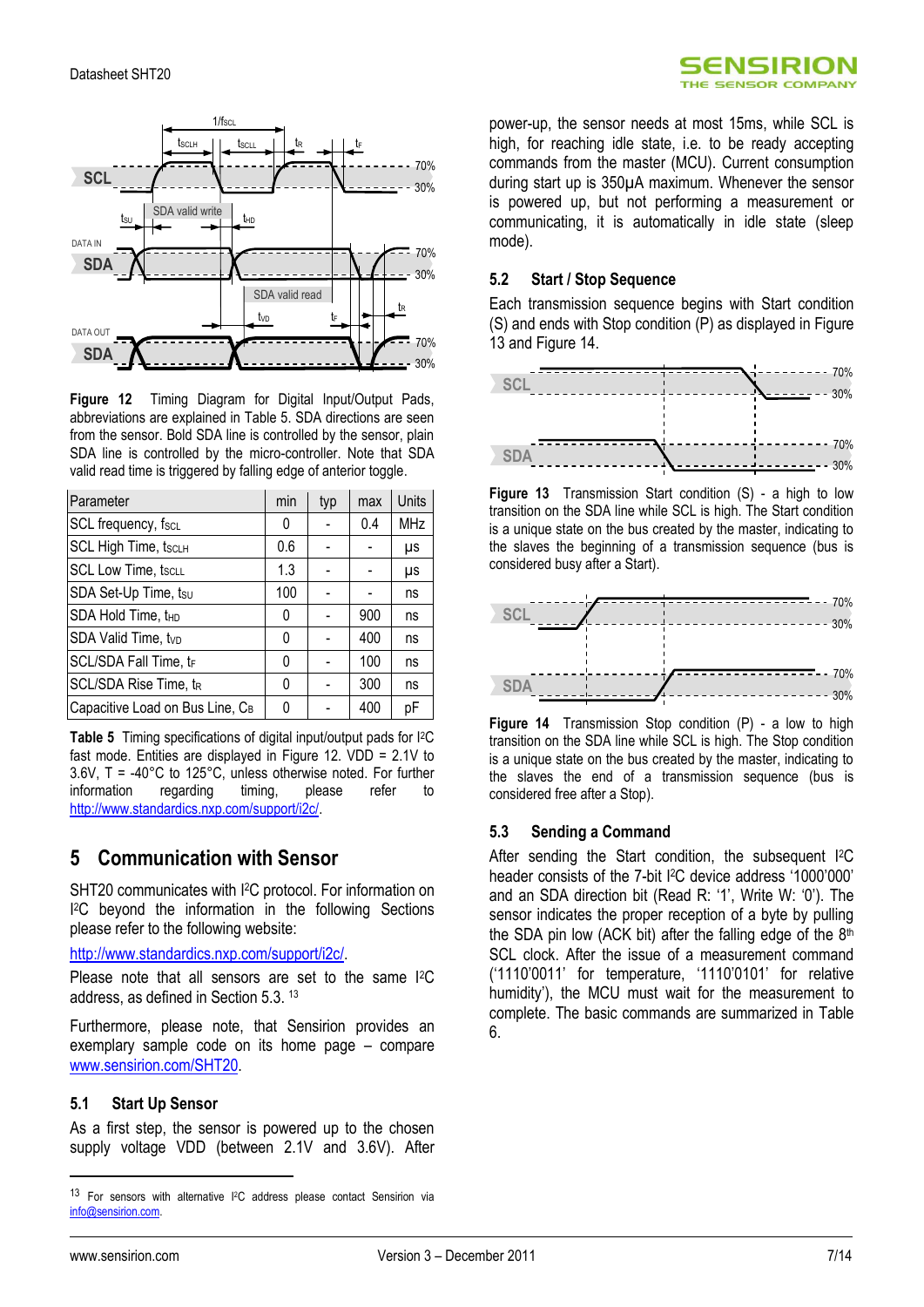| Command                | Comment        | Code      |
|------------------------|----------------|-----------|
| Trigger T measurement  | hold master    | 1110'0011 |
| Trigger RH measurement | hold master    | 1110'0101 |
| Trigger T measurement  | no hold master | 1111'0011 |
| Trigger RH measurement | no hold master | 1111'0101 |
| Write user register    |                | 1110'0110 |
| Read user register     |                | 1110'0111 |
| Soft reset             |                | 1111'1110 |

<span id="page-7-0"></span>**Table 6** Basic command set, RH stands for relative humidity, and T stands for temperature

*Hold master* or *no hold master* modes are explained in next Section.

#### **5.4 Hold / No Hold Master Mode**

There are two different operation modes to communicate with the sensor: *Hold Master* mode or *No Hold Master* mode. In the first case the SCL line is blocked (controlled by sensor) during measurement process while in the latter case the SCL line remains open for other communication while the sensor is processing the measurement. No hold master mode allows for processing other I<sup>2</sup>C communication tasks on a bus while the sensor is measuring. A communication sequence of the two modes is displayed in [Figure 15](#page-7-1) an[d Figure 16,](#page-7-2) respectively.

In the *hold master mode*, the SHT2x pulls down the SCL line while measuring to force the master into a wait state. By releasing the SCL line the sensor indicates that internal processing is terminated and that transmission may be continued.



<span id="page-7-1"></span>**Figure 15** *Hold master* communication sequence – grey blocks are controlled by SHT2x. Bit 45 may be changed to NACK followed by Stop condition (P) to omit checksum transmission.

In *no hold master* mode, the MCU has to poll for the termination of the internal processing of the sensor. This is done by sending a Start condition followed by the I2C



header (1000"0001) as shown in [Figure 16.](#page-7-2) If the internal processing is finished, the sensor acknowledges the poll of the MCU and data can be read by the MCU. If the measurement processing is not finished the sensor answers no ACK bit and the Start condition must be issued once more.

For both modes, since the maximum resolution of a measurement is 14 bit, the two last least significant bits (LSBs, bits 43 and 44) are used for transmitting status information. Bit 1 of the two LSBs indicates the measurement type ('0': temperature, '1' humidity). Bit 0 is currently not assigned.



<span id="page-7-2"></span>**Figure 16** *No Hold master* communication sequence – grey blocks are controlled by SHT2x. If measurement is not completed upon "read" command, sensor does not provide ACK on bit 27 (more of these iterations are possible). If bit 45 is changed to NACK followed by Stop condition (P) checksum transmission is omitted.

In the examples given in Figure 15 and Figure 16 the sensor output is  $S_{RH} = '0110'0011'0101'0000'$ . For the calculation of physical values Status Bits must be set to "0" – see Chapter 6.

The maximum duration for measurements depends on the type of measurement and resolution chosen – values are displayed in [Table 7.](#page-8-0) Maximum values shall be chosen for the communication planning of the MCU.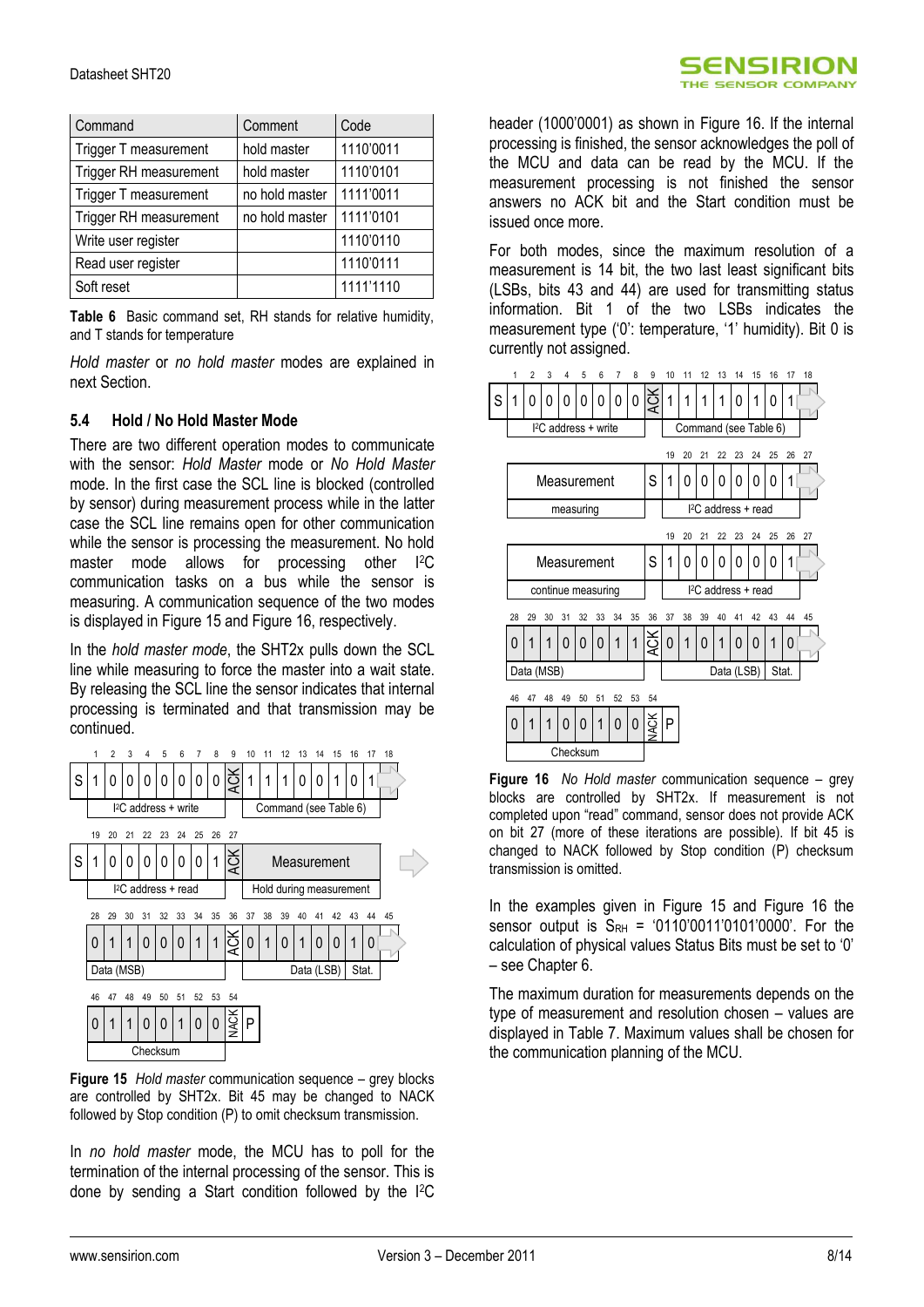| Resolution | RH typ | RH max | T typ | T max | Units |
|------------|--------|--------|-------|-------|-------|
| 14 bit     |        |        | 66    | 85    | ms    |
| 13 bit     |        |        | 33    | 43    | ms    |
| 12 Bit     | 22     | 29     | 17    | 22    | ms    |
| 11 bit     | 12     | 15     | 9     | 11    | ms    |
| 10 bit     |        | 9      |       |       | ms    |
| 8 bit      | 3      |        |       |       | ms    |

<span id="page-8-0"></span>**Table 7** Measurement times for RH and T measurements at different resolutions. Typical values are recommended for calculating energy consumption while maximum values shall be applied for calculating waiting times in communication.

Please note: I<sup>2</sup>C communication allows for repeated Start conditions (S) without closing prior sequence with Stop condition (P) – compare Figures 15, 16 and 18. Still, any sequence with adjacent Start condition may alternatively be closed with a Stop condition.

#### **5.5 Soft Reset**

This command (see [Table 6\)](#page-7-0) is used for rebooting the sensor system without switching the power off and on again. Upon reception of this command, the sensor system reinitializes and starts operation according to the default settings – with the exception of the heater bit in the user register (see Sect. [5.6\)](#page-8-1). The soft reset takes less than 15ms.



**Figure 17** *Soft Reset* – grey blocks are controlled by SHT2x.

### <span id="page-8-1"></span>**5.6 User Register**

The content of User Register is described in [Table 8.](#page-8-2) Please note that reserved bits must not be changed and default values of respective reserved bits may change over time without prior notice. Therefore, for any writing to the User Register, default values of reserved bits must be read first. Thereafter, the full User Register string is composed of respective default values of reserved bits and the remainder of accessible bits optionally with default or non-default values.

The *end of battery* alert is activated when the battery power falls below 2.25V.

The *heater* is intended to be used for functionality diagnosis – relative humidity drops upon rising temperature. The heater consumes about 5.5mW and provides a temperature increase of about 0.5 – 1.5°C.

*OTP Reload* is a safety feature and loads the entire OTP settings to the register, with the exception of the heater bit, before every measurement. This feature is disabled per default and is not recommended for use. Please use Soft Reset instead – it contains OTP Reload.

| Bit            | # Bits | Description / Coding                                                     |        |        | Default |
|----------------|--------|--------------------------------------------------------------------------|--------|--------|---------|
| 7,0            | 2      | Measurement resolution                                                   |        |        | 00'     |
|                |        |                                                                          | RH     |        |         |
|                |        | '00'                                                                     | 12 bit | 14 bit |         |
|                |        | $^{\circ}$ 01'                                                           | 8 bit  | 12 bit |         |
|                |        | '10'                                                                     | 10 bit | 13 bit |         |
|                |        | '11'                                                                     | 11 bit | 11 bit |         |
| 6              | 1      | Status: End of battery <sup>14</sup><br>0: VDD > 2.25V<br>1: VDD < 2.25V | 'በ'    |        |         |
| 3, 4, 5        | 3      | Reserved                                                                 |        |        |         |
| $\overline{2}$ | 1      | Enable on-chip heater                                                    |        |        | 'በ'     |
|                | 1      | Disable OTP Reload                                                       |        |        | 4'      |

<span id="page-8-2"></span>**Table 8** User Register. Cut-off value for End of Battery signal may vary by  $\pm 0.1V$ . Reserved bits must not be changed. "OTP reload" = "0" loads default settings after each time a measurement command is issued.

An example for I2C communication reading and writing the User Register is given i[n Figure 18.](#page-8-3)



<span id="page-8-3"></span>**Figure 18** *Read and write register sequence* – grey blocks are controlled by SHT2x. In this example, the resolution is set to 8bit / 12bit.

### **5.7 CRC Checksum**

SHT21 provides a CRC-8 checksum for error detection. The polynomial used is  $x^8 + x^5 + x^4 + 1$ . For more details and implementation please refer to the application note "CRC Checksum Calculation for SHT2x".

1

<sup>&</sup>lt;sup>14</sup> This status bit is updated after each measurement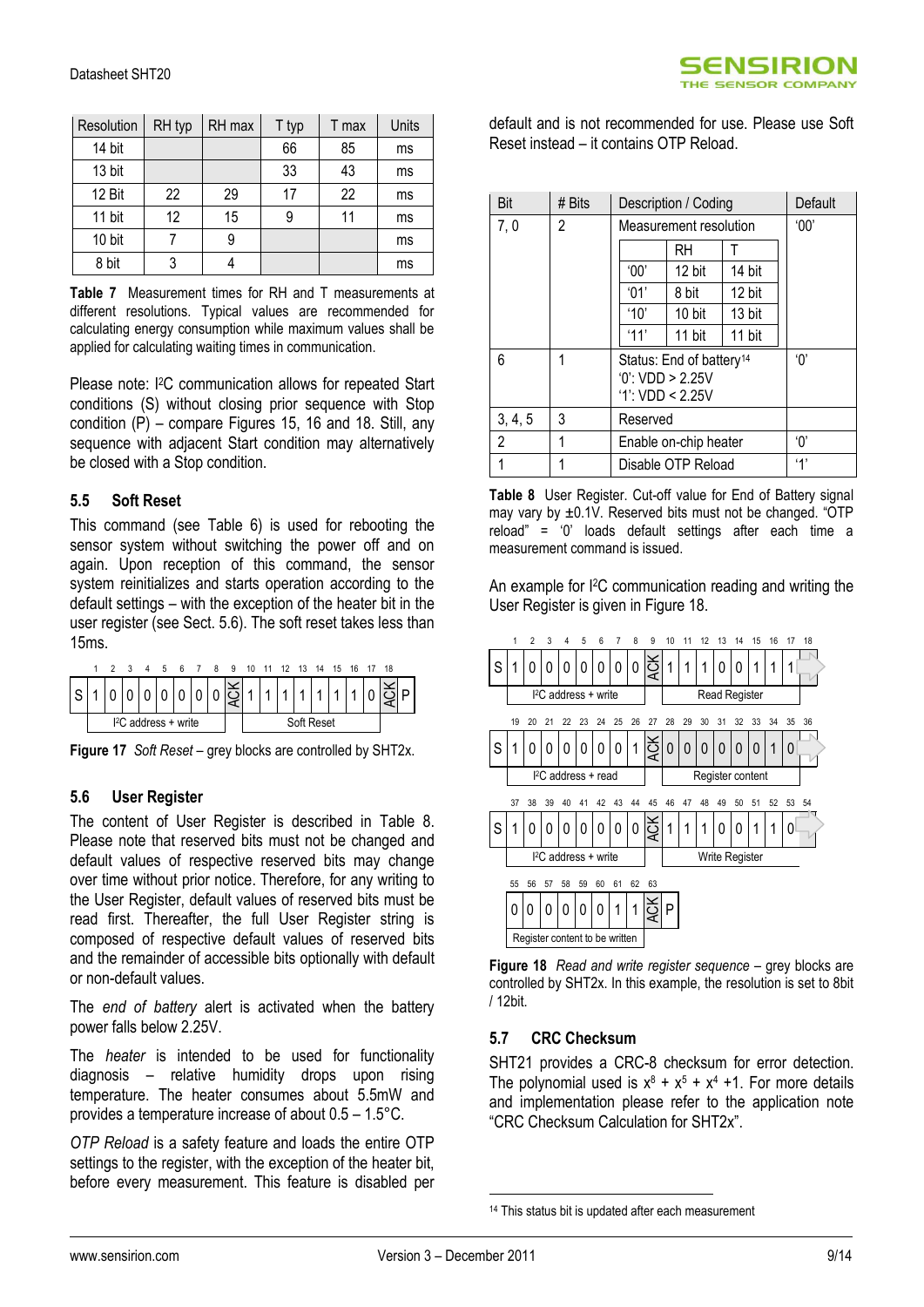SHT20 provides an electronic identification code. For instructions on how to read the identification code please refer to the Application Note "Electronic Identification Code" – to be downloaded from the web page www.sensirion.com/SHT20.

## **6 Conversion of Signal Output**

Default resolution is set to 12 bit relative humidity and 14 bit temperature reading. Measured data are transferred in two byte packages, i.e. in frames of 8 bit length where the most significant bit (MSB) is transferred first (left aligned). Each byte is followed by an acknowledge bit. The two status bits, the last bits of LSB, must be set to "0" before calculating physical values. In the example of [Figure 15](#page-7-1) and [Figure 16,](#page-7-2) the transferred 16 bit relative humidity data is "0110"0011"0101"0000" = 25424.

#### **6.1 Relative Humidity Conversion**

With the relative humidity signal output *S<sub>RH</sub>* the relative humidity *RH* is obtained by the following formula (result in %RH), no matter which resolution is chosen:

$$
RH = -6 + 125 \cdot \frac{S_{RH}}{2^{16}}
$$

In the example given in Figure 15 and Figure 16 the relative humidity results to be 42.5%RH.

The physical value RH given above corresponds to the relative humidity above liquid water according to World Meteorological Organization (WMO). For relative humidity above ice *RH<sup>i</sup>* the values need to be transformed from relative humidity above water *RH<sup>w</sup>* at temperature *t*. The equation is given in the following, compare also Application Note "Introduction to Humidity":

$$
RH_{i} = RH_{w} \cdot \exp\left(\frac{\beta_{w} \cdot t}{\lambda_{w} + t}\right) / \exp\left(\frac{\beta_{i} \cdot t}{\lambda_{i} + t}\right)
$$

Units are %RH for relative humidity and °C for temperature. The corresponding coefficients are defined as follows: *β<sup>w</sup>* = 17.62, *λ<sup>w</sup>* = 243.12°C, *β<sup>i</sup>* = 22.46, *λ<sup>i</sup>* = 272.62°C.

### **6.2 Temperature Conversion**

The temperature *T* is calculated by inserting temperature signal output *S<sup>T</sup>* into the following formula (result in °C), no matter which resolution is chosen:

$$
T = -46.85 + 175.72 \cdot \frac{S_T}{2^{16}}
$$

## **7 Environmental Stability**

The SHT2x sensor series were tested based on AEC-Q100 Rev. G qualification test method where applicable. Sensor specifications are tested to prevail under the AEC-Q100 temperature grade 2 test conditions listed in Table 9 15 .

| <b>Environment</b> | <b>Standard</b>                                          | Results <sup>16</sup>    |
|--------------------|----------------------------------------------------------|--------------------------|
| <b>HTOL</b>        | 125°C, 408 hours                                         | Within<br>specifications |
| ТC                 | $-50^{\circ}$ C - 125 $^{\circ}$ C, 1000 cycles          | Within<br>specifications |
| <b>UHST</b>        | 130°C / 85%RH / ≈2.3bar, 96h                             | Within<br>specifications |
| THB                | 85°C / 85%RH, 1000h                                      | Within<br>specifications |
| ESD immunity       | HBM ±4kV, MM ±200V, CDM<br>750V/500V (corner/other pins) | Qualified                |
| Latch-up           | force current of ±100mA with<br>$T_{amb}$ = 125°C        | Qualified                |

**Table 9:** Performed qualification test series. HTOL = High Temperature Operating Lifetime, TC = Temperature Cycles, UHST = Unbiased Highly accelerated Stress Test, THB = Temperature Humidity Biased. For details on ESD see Sect. 4.1.

Sensor performance under other test conditions cannot be guaranteed and is not part of the sensor specifications. Especially, no guarantee can be given for sensor performance in the field or for customer's specific application.

If sensors are qualified for reliability and behavior in extreme conditions, please make sure that they experience same conditions as the reference sensor. It should be taken into account that response times in assemblies may be longer, hence enough dwell time for the measurement shall be granted. For detailed information please consult Application Note "Testing Guide".

## **8 Packaging**

### **8.1 Packaging Type**

SHT2x sensors are provided in DFN packaging (in analogy with QFN packaging). DFN stands for Dual Flat No leads.

The sensor chip is mounted to a lead frame made of Cu and plated with Ni/Pd/Au. Chip and lead frame are over molded by green epoxy-based mold compound. Please note that side walls of sensors are diced and hence lead frame at diced edge is not covered with respective protective coating. The total weight of the sensor is 25mg.

1

<sup>15</sup> Temperature range is -40 to 105°C (AEC-Q100 temperature grade 2).

<sup>&</sup>lt;sup>16</sup> According to accuracy and long term drift specification given on Page 2.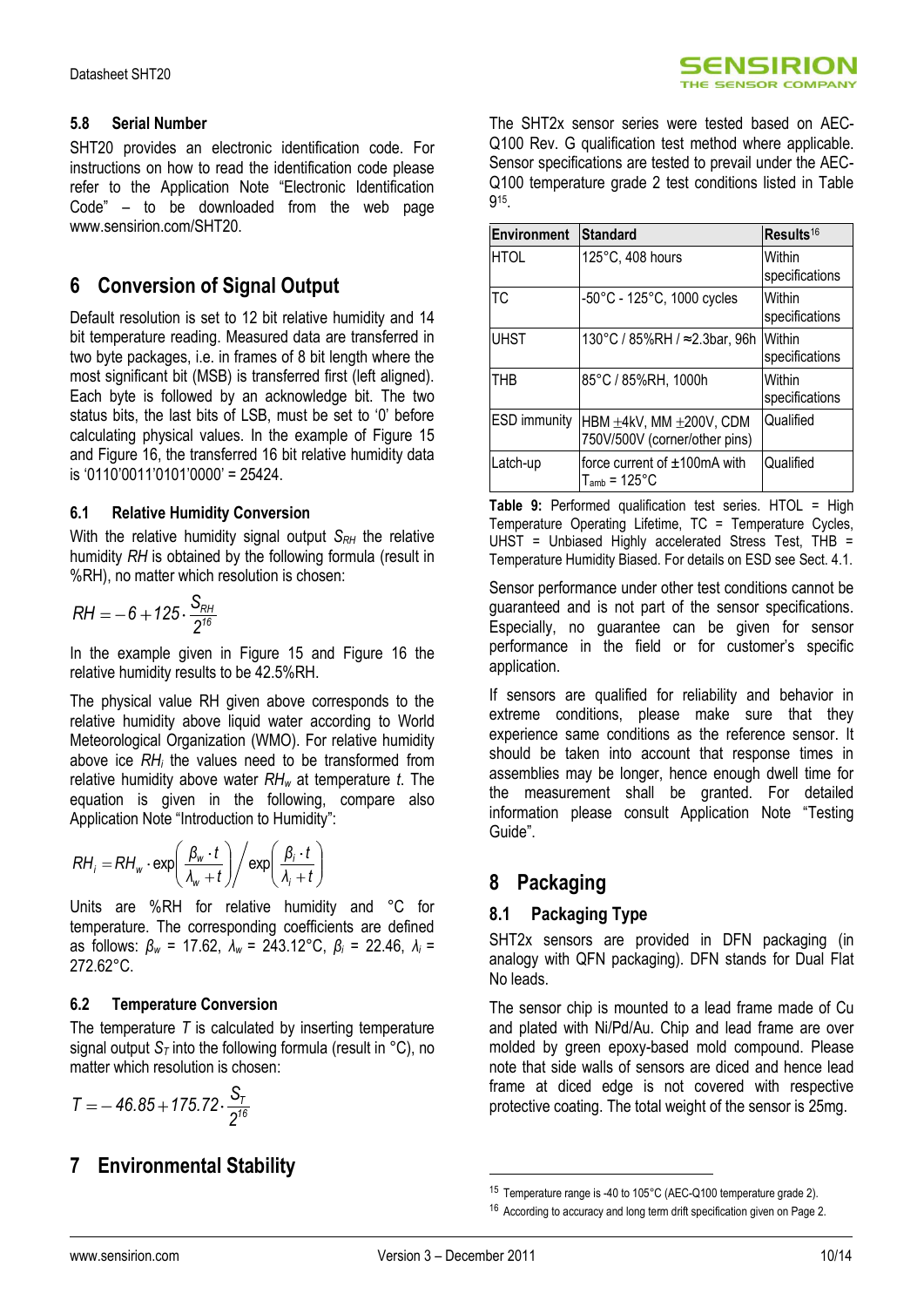#### **8.2 Filter Cap and Sockets**

For SHT2x a filter cap SF2 will is available. It is designed for fast response times and compact size. Please find the datasheet on Sensirion's web page.

For testing of SHT2x sensors sockets, such as from Plastronics, part number 10LQ50S13030 are recommended (see e.g. [www.locknest.com\)](http://www.locknest.com/).

#### **8.3 Traceability Information**

All SHT2x are laser marked with an alphanumeric, fivedigit code on the sensor – see [Figure 19.](#page-10-0)

The marking on the sensor consists of two lines with five digits each. The first line denotes the sensor type (SHT20). The first digit of the second line defines the output mode ( $D =$  digital, Sensibus and I<sup>2</sup>C,  $P =$  PWM, S = SDM). The second digit defines the manufacturing year (0  $= 2010$ ,  $1 = 2011$ , etc.). The last three digits represent an alphanumeric tracking code. That code can be decoded by Sensirion only and allows for tracking on batch level through production, calibration and testing – and will be provided upon justified request.



<span id="page-10-0"></span>**Figure 19** Laser marking on SHT20. For details see text.

Reels are also labeled, as displayed in Figure 20 and Figure 21, and give additional traceability information.



**Figure 20:** First label on reel: XX = Sensor Type (20 for SHT20),  $O =$  Output mode (D = Digital, P = PWM, S = SDM), NN = product revision no.,  $Y =$  last digit of year, RRR = number of sensors on reel divided by 10 (200 for 2000 units), TTTTT = Traceability Code.



## SENSIRION

|  |  | THE SENSOR COMPANY |
|--|--|--------------------|
|--|--|--------------------|

| Device Type:                 | 1-100PPP-NN                                   |
|------------------------------|-----------------------------------------------|
| Description:                 | Humidity & Temperature Sensor<br><b>SHTxx</b> |
| Part Order No.               | 1-100PPP-NN or Customer Number                |
| Date of Delivery: DD.MM.YYYY |                                               |
| Order Code:                  | 46CCCC/0                                      |
|                              |                                               |

**Figure 21:** Second label on reel: For Device Type and Part Order Number (See Packaging Information on page 2), Delivery Date (also Date Code) is date of packaging of sensors (DD = day,  $MM =$  month,  $YYY =$  year),  $CCC =$  Sensirion order number.

#### **8.4 Shipping Package**

SHT2x are provided in tape & reel shipment packaging, sealed into antistatic ESD bags. Standard packaging sizes are 1500 and 5000 units per reel. For SHT20, each reel contains 440mm (55 pockets) header tape and 200mm (25 pockets) trailer tape.

The drawing of the packaging tapes with sensor orientation is shown in Figure 22. The reels are provided in sealed antistatic bags.



**Figure 22** Sketch of packaging tape and sensor orientation. Header tape is to the right and trailer tape to the left on this sketch.

## **9 Compatibility to SHT1x / 7x protocol**

SHT2x sensors may be run by communicating with the Sensirion specific communication protocol used for SHT1x and SHT7x. In case such protocol is applied please refer to the communication chapter of datasheet SHT1x or SHT7x. Please note that reserved status bits of user register must not be changed.

Please understand that with the SHT1x/7x communication protocol only functions described in respective datasheets can be used with the exception of the OTP Reload function that is not set to default on SHT2x. As an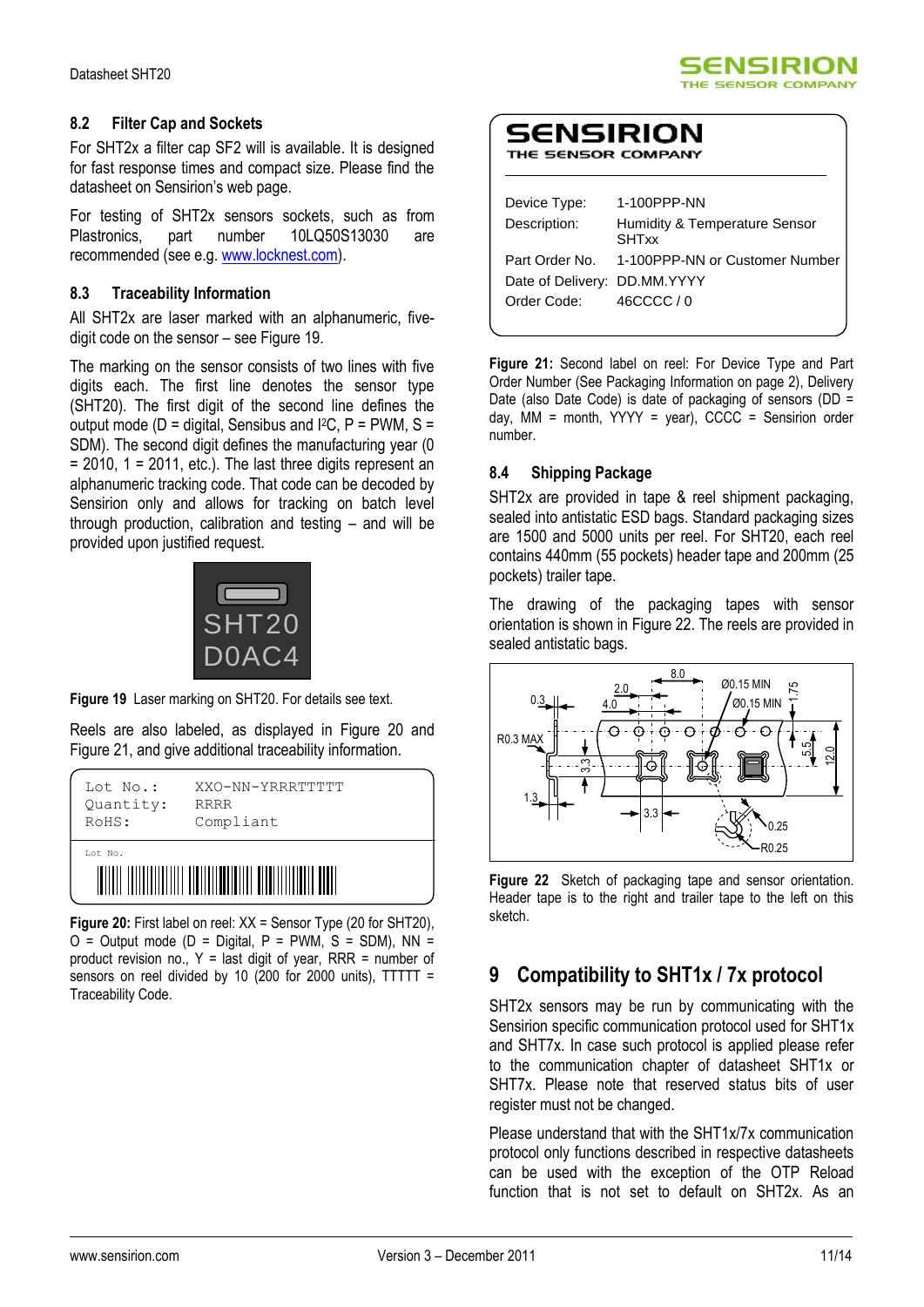

alternative to OTP Reload the soft reset may be used. Please note that even if SHT1x/7x protocol is applied the timing values of [Table 5](#page-6-1) and Table 7 in this SHT2x datasheet apply.

For the calculation of physical values the following equation must be applied:

For relative humidity *RH*

$$
RH=-6+125\cdot\frac{S_{RH}}{2^{RES}}
$$

and for temperature *T*

$$
T = -46.85 + 175.72 \cdot \frac{S_T}{2^{RES}}
$$

*RES* is the chosen respective resolution, e.g. 12 (12bit) for relative humidity and 14 (14bit) for temperature.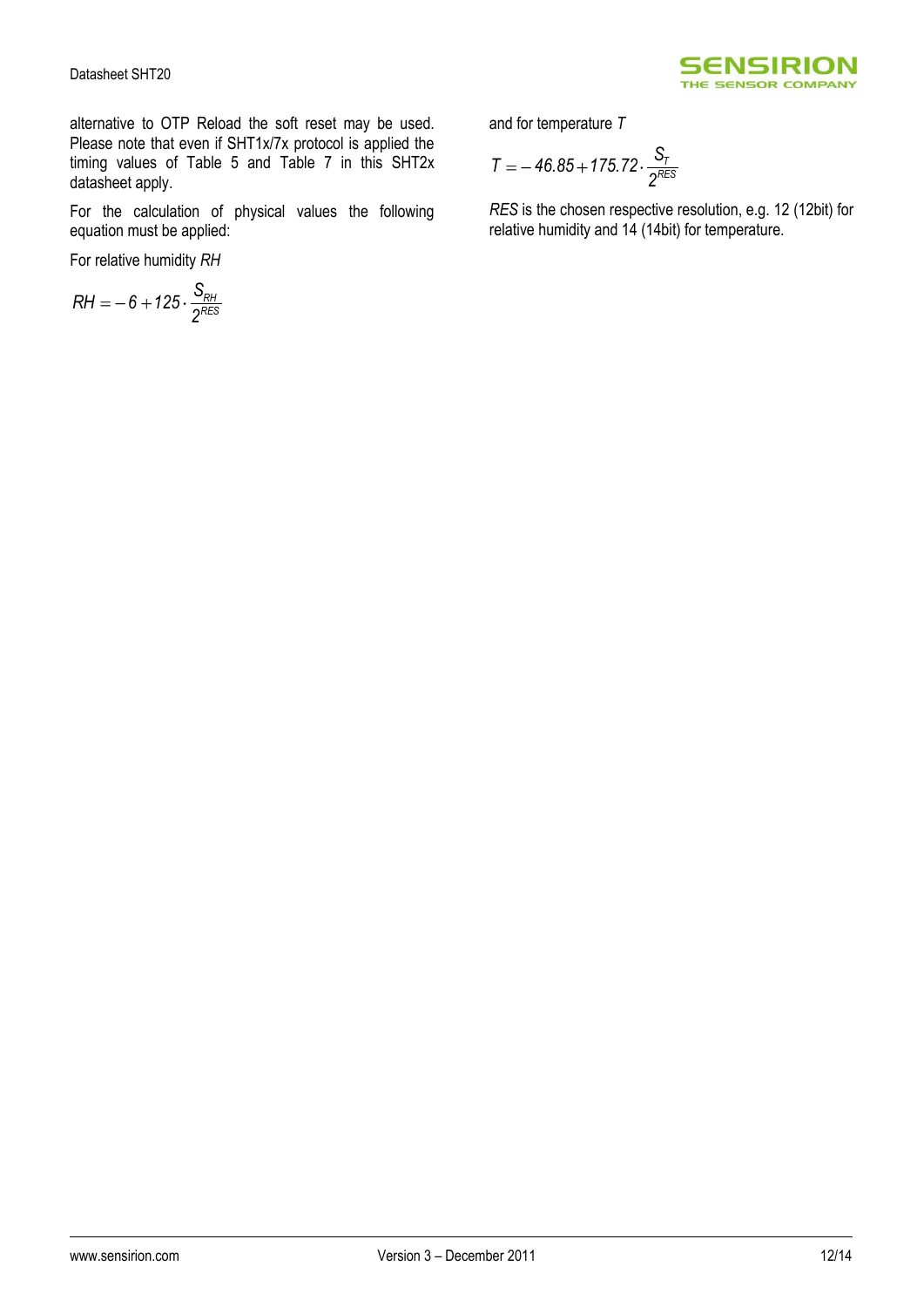

# **Revision History**

| Date            | Version | Page(s)             | <b>Changes</b>                                                                                                                                                                    |
|-----------------|---------|---------------------|-----------------------------------------------------------------------------------------------------------------------------------------------------------------------------------|
| 6 May 2009      | 0.3     | $1 - 9$             | Initial preliminary release                                                                                                                                                       |
| 21 January 2010 | 1.0     |                     | 1-4, 7-10 Complete revision. For complete revision list please require respective document.                                                                                       |
| 5 May 2010      | 1.1     | $1 - 12$            | Typical specification for temperature sensor. Elimination of errors. For detailed<br>information, please require complete change list at info@sensirion.com.                      |
| 31 May 2011     |         | $1 - 7, 10 -$<br>13 | Updated temperature accuracy specifications, MSL and standards. Elimination of<br>errors. For detailed information, please require complete change list at<br>info@sensirion.com. |
| December 2011   |         | $1.7 - 10$          | Tolerance of threshold value for low battery signal, minor text adaptations and<br>Icorrections.                                                                                  |